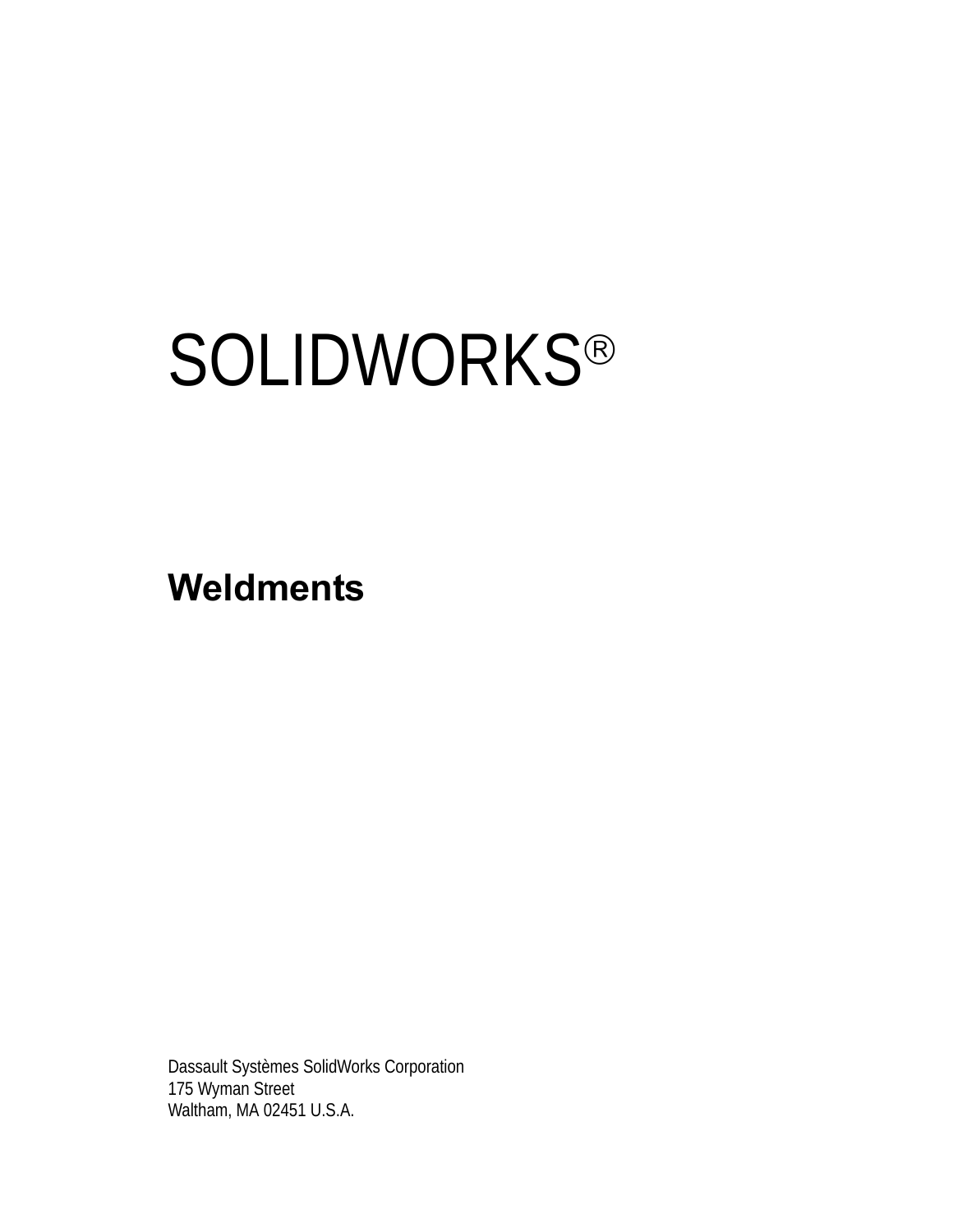© 1995-2017, Dassault Systemes SolidWorks Corporation, a Dassault Systèmes SE company, 175 Wyman Street, Waltham, Mass. 02451 USA. All Rights Reserved.

The information and the software discussed in this document are subject to change without notice and are not commitments by Dassault Systemes SolidWorks Corporation (DS SolidWorks).

No material may be reproduced or transmitted in any form or by any means, electronically or manually, for any purpose without the express written permission of DS SolidWorks.

The software discussed in this document is furnished under a license and may be used or copied only in accordance with the terms of the license. All warranties given by DS SolidWorks as to the software and documentation are set forth in the license agreement, and nothing stated in, or implied by, this document or its contents shall be considered or deemed a modification or amendment of any terms, including warranties, in the license agreement.

#### **Patent Notices**

SOLIDWORKS® 3D mechanical CAD and/or Simulation software is protected by U.S. Patents 6,611,725; 6,844,877; 6,898,560; 6,906,712; 7,079,990; 7,477,262; 7,558,705; 7,571,079; 7,590,497; 7,643,027; 7,672,822; 7,688,318; 7,694,238; 7,853,940; 8,305,376; 8,581,902; 8,817,028; 8,910,078; 9,129,083; 9,153,072; 9,262,863; 9,465,894; 9,646,412 and foreign patents, (e.g., EP 1,116,190 B1 and JP  $3,517,643$ ).

eDrawings® software is protected by U.S. Patent 7,184,044; U.S. Patent 7,502,027; and Canadian Patent 2,318,706.

U.S. and foreign patents pending.

#### **Trademarks and Product Names for SOLIDWORKS Products and Services**

SOLIDWORKS, 3D ContentCentral, 3D PartStream.NET, eDrawings, and the eDrawings logo are registered trademarks and FeatureManager is a jointly owned registered trademark of DS SolidWorks.

CircuitWorks, FloXpress, PhotoView 360, and TolAnalyst are trademarks of DS SolidWorks.

FeatureWorks is a registered trademark of HCL Technologies Ltd.

SOLIDWORKS 2018, SOLIDWORKS Standard, SOLIDWORKS Professional, SOLIDWORKS Premium, SOLIDWORKS PDM Professional, SOLIDWORKS PDM Standard, SOLIDWORKS Simulation Standard, SOLIDWORKS Simulation Professional, SOLIDWORKS<br>Simulation Premium, SOLIDWORKS Flow Simulation,<br>eDrawings Viewer, eDrawings Professional, SOLIDWORKS<br>Sustainability, SOLIDWORKS Plastics, SOLIDWORKS<br>Electrical Schematic Stand SOLIDWORKS Electrical Professional, CircuitWorks,<br>SOLIDWORKS Composer, SOLIDWORKS Inspection,<br>SOLIDWORKS MBD, SOLIDWORKS PCB powered by<br>Altium, SOLIDWORKS PCB Connector powered by Altium,<br>and SOLIDWORKS Visualization are p SolidWorks.

Other brand or product names are trademarks or registered trademarks of their respective holders.

COMMERCIAL COMPUTER SOFTWARE - PROPRIETARY

The Software is a "commercial item" as that term is defined at 48 C.F.R. 2.101 (OCT 1995), consisting of "commercial computer C.F.R. 2.101 (OCT 1995), consisting of "commercial computer<br>software" and "commercial software documentation" as such<br>terms are used in 48 C.F.R. 12.212 (SEPT 1995) and is provided<br>to the U.S. Government (a) for acquisitio 12.212; or (b) for acquisition by or on behalf of units of the Department of Defense, consistent with the policies set forth in 48 C.F.R. 227.7202-1 (JUN 1995) and 227.7202-4 (JUN 1995)

In the event that you receive a request from any agency of the U.S. Government to provide Software with rights beyond those set forth above, you will notify DS SolidWorks of the scope of the request and DS SolidWorks will

#### **Copyright Notices for SOLIDWORKS Standard, Premium, Professional, and Education Products**

Portions of this software © 1986-2017 Siemens Product Lifecycle Management Software Inc. All rights reserved.

This work contains the following software owned by Siemens Industry Software Limited:

D-Cubed® 2D DCM © 2017. Siemens Industry Software Limited. All Rights Reserved.

D-Cubed® 3D DCM © 2017. Siemens Industry Software Limited. All Rights Reserved.

D-Cubed® PGM © 2017. Siemens Industry Software Limited. All Rights Reserved.

D-Cubed® CDM © 2017. Siemens Industry Software Limited. All Rights Reserved.

D-Cubed® AEM © 2017. Siemens Industry Software Limited. All Rights Reserved.

Portions of this software © 1998-2017 HCL Technologies Ltd. Portions of this software incorporate PhysX™ by NVIDIA 2006- 2010.

Portions of this software © 2001-2017 Luxology, LLC. All rights reserved, patents pending.

Portions of this software © 2007-2017 DriveWorks Ltd.

© 2011, Microsoft Corporation. All rights reserved.

Includes Adobe® PDF Library technology

Copyright 1984-2016 Adobe Systems Inc. and its licensors. All rights reserved. Protected by U.S. Patents.5,929,866; 5,943,063; 6,289,364; 6,563,502; 6,639,593; 6,754,382; Patents Pending.

Adobe, the Adobe logo, Acrobat, the Adobe PDF logo, Distiller and Reader are registered trademarks or trademarks of Adobe Systems Inc. in the U.S. and other countries.

For more DS SolidWorks copyright information, see Help > About SOLIDWORKS.

#### **Copyright Notices for SOLIDWORKS Simulation Products**

Portions of this software © 2008 Solversoft Corporation.

PCGLSS © 1992-2017 Computational Applications and System Integration, Inc. All rights reserved.

#### **Copyright Notices for SOLIDWORKS PDM Professional Product**

Outside In® Viewer Technology, © 1992-2012 Oracle © 2011, Microsoft Corporation. All rights reserved.

#### **Copyright Notices for eDrawings Products**

Portions of this software © 2000-2014 Tech Soft 3D.

Portions of this software © 1995-1998 Jean-Loup Gailly and Mark Adler.

Portions of this software © 1998-2001 3Dconnexion.

Portions of this software © 1998-2014 Open Design Alliance. All rights reserved.

Portions of this software © 1995-2012 Spatial Corporation.

The eDrawings® for Windows® software is based in part on the work of the Independent JPEG Group.

Portions of eDrawings® for iPad® copyright © 1996-1999 Silicon Graphics Systems, Inc.

 Portions of eDrawings® for iPad® copyright © 2003 - 2005 Apple Computer Inc.

#### **Copyright Notices for SOLIDWORKS PCB Products**

Portions of this software © 2017 Altium Limited.

Document Number: PMT1807-ENG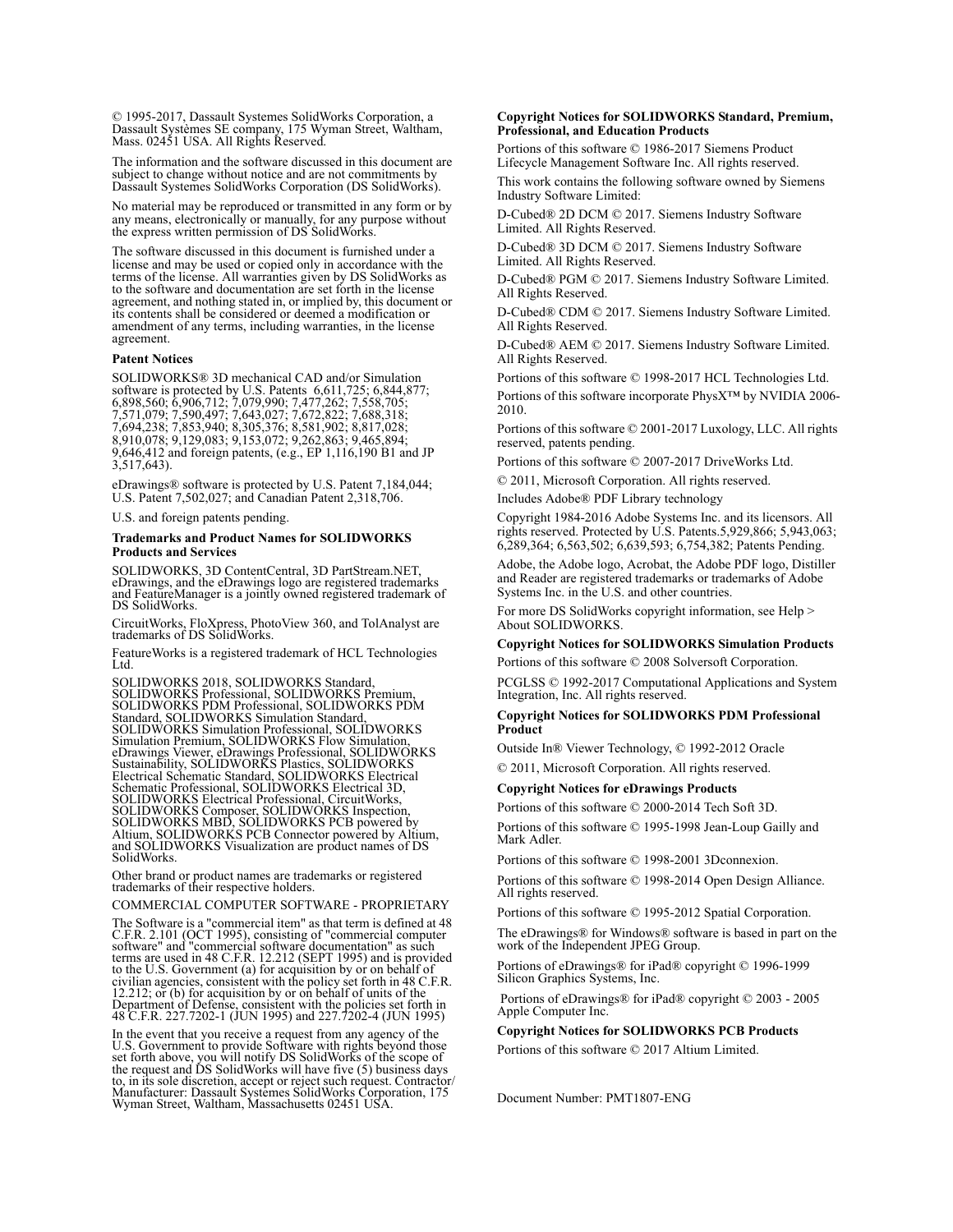## **Contents**

## **Introduction**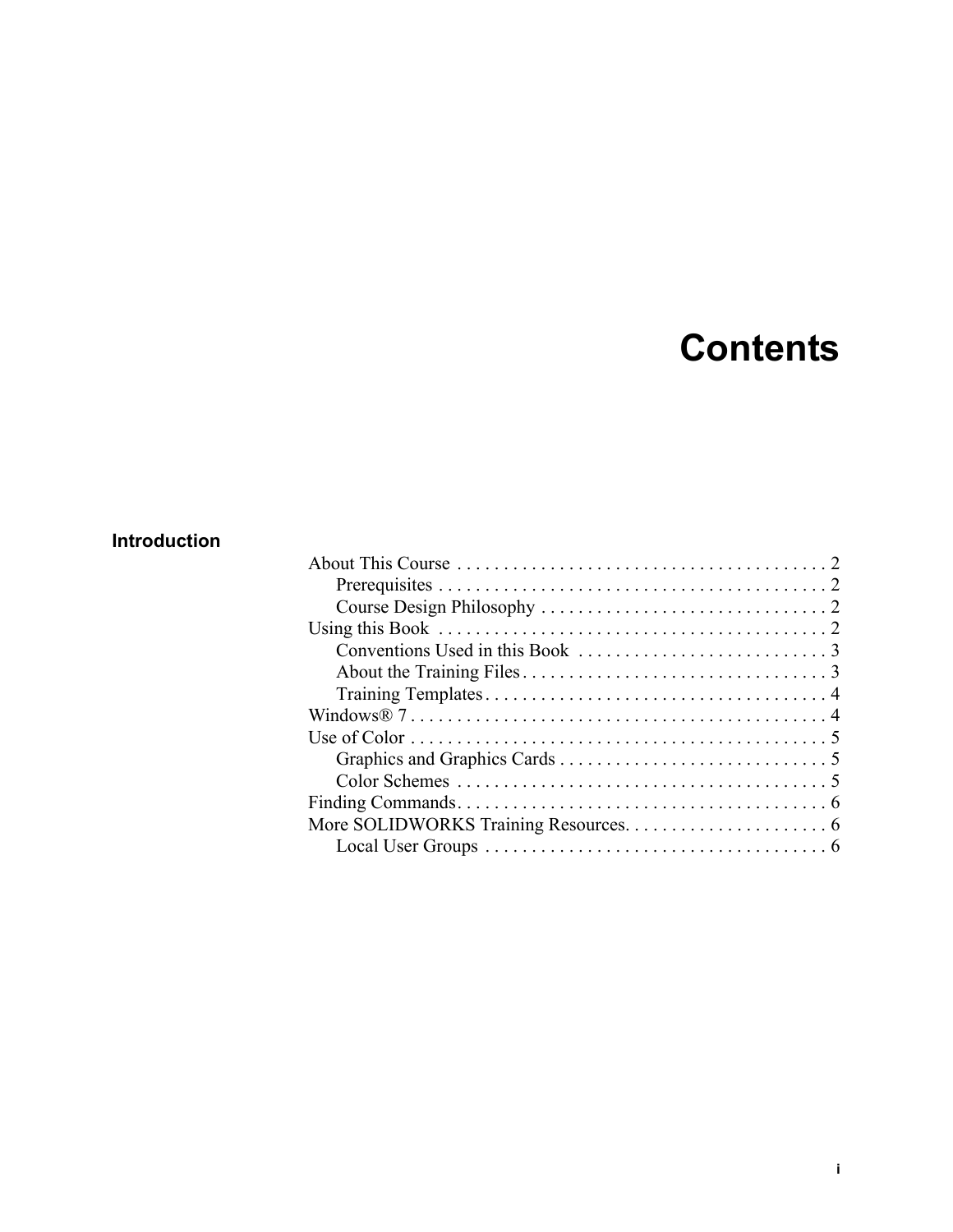| Lesson 1:                     |                                                                                                  |  |
|-------------------------------|--------------------------------------------------------------------------------------------------|--|
| <b>Weldment Features</b>      |                                                                                                  |  |
|                               |                                                                                                  |  |
|                               |                                                                                                  |  |
|                               |                                                                                                  |  |
|                               |                                                                                                  |  |
|                               |                                                                                                  |  |
|                               | Weldment Profiles from SOLIDWORKS Content 12                                                     |  |
|                               |                                                                                                  |  |
|                               |                                                                                                  |  |
|                               |                                                                                                  |  |
|                               |                                                                                                  |  |
|                               |                                                                                                  |  |
|                               |                                                                                                  |  |
|                               |                                                                                                  |  |
|                               |                                                                                                  |  |
|                               |                                                                                                  |  |
|                               |                                                                                                  |  |
|                               |                                                                                                  |  |
|                               |                                                                                                  |  |
|                               |                                                                                                  |  |
|                               | Locating the Gusset $\dots \dots \dots \dots \dots \dots \dots \dots \dots \dots \dots \dots$ 33 |  |
|                               |                                                                                                  |  |
|                               |                                                                                                  |  |
|                               |                                                                                                  |  |
|                               |                                                                                                  |  |
|                               |                                                                                                  |  |
|                               |                                                                                                  |  |
|                               |                                                                                                  |  |
|                               |                                                                                                  |  |
| Lesson 2:                     |                                                                                                  |  |
| <b>Working with Weldments</b> |                                                                                                  |  |
|                               |                                                                                                  |  |
|                               |                                                                                                  |  |
|                               |                                                                                                  |  |
|                               |                                                                                                  |  |
|                               |                                                                                                  |  |
|                               |                                                                                                  |  |
|                               |                                                                                                  |  |

Editing a Bounding Box . . . . . . . . . . . . . . . . . . . . . . . . . . . . . . . . 69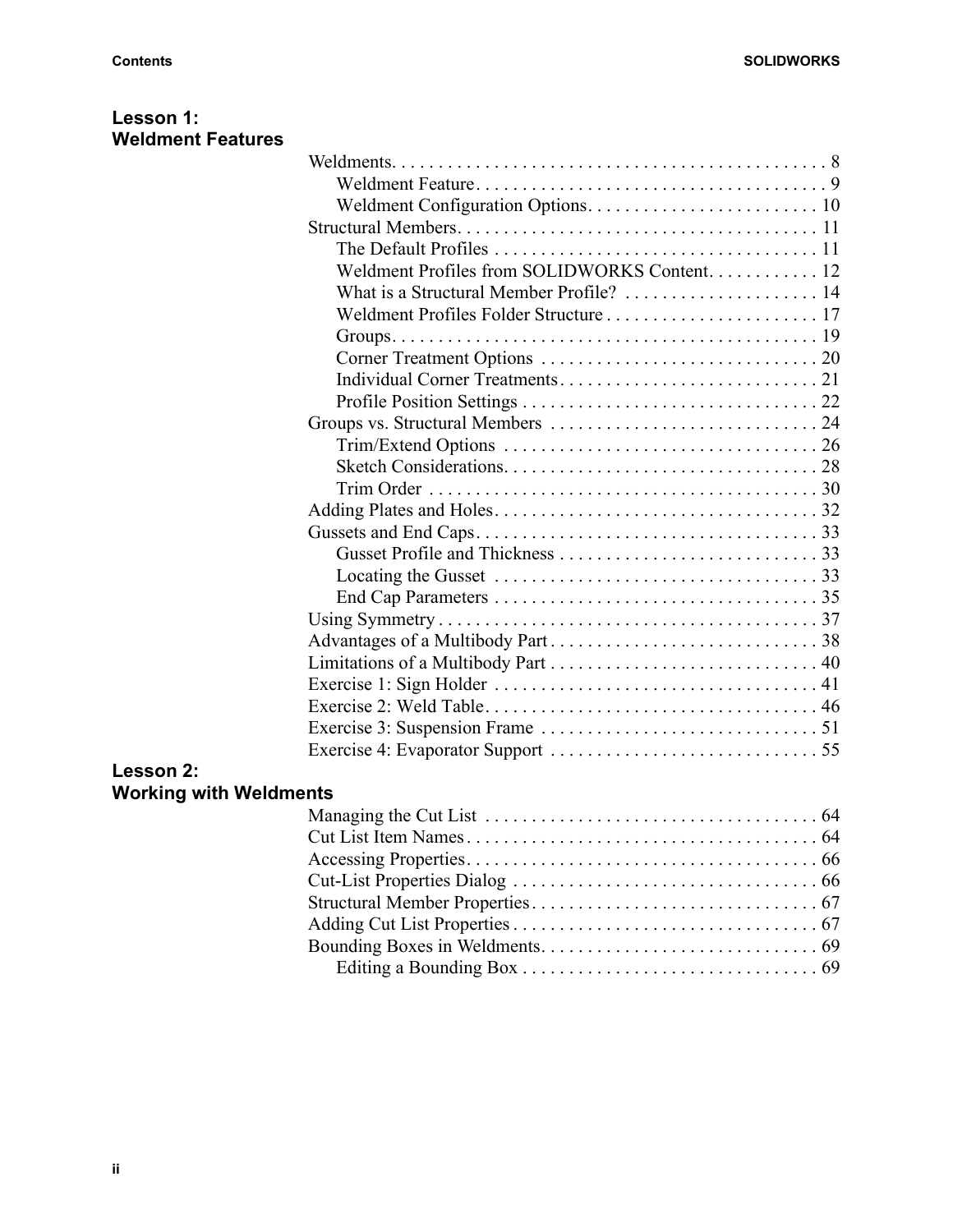| When to Use an Assembly $\dots\dots\dots\dots\dots\dots\dots\dots\dots\dots\dots$ 88 |
|--------------------------------------------------------------------------------------|
|                                                                                      |
|                                                                                      |
|                                                                                      |
|                                                                                      |

## **Lesson 3:**

## **Configuring and Detailing Weldments**